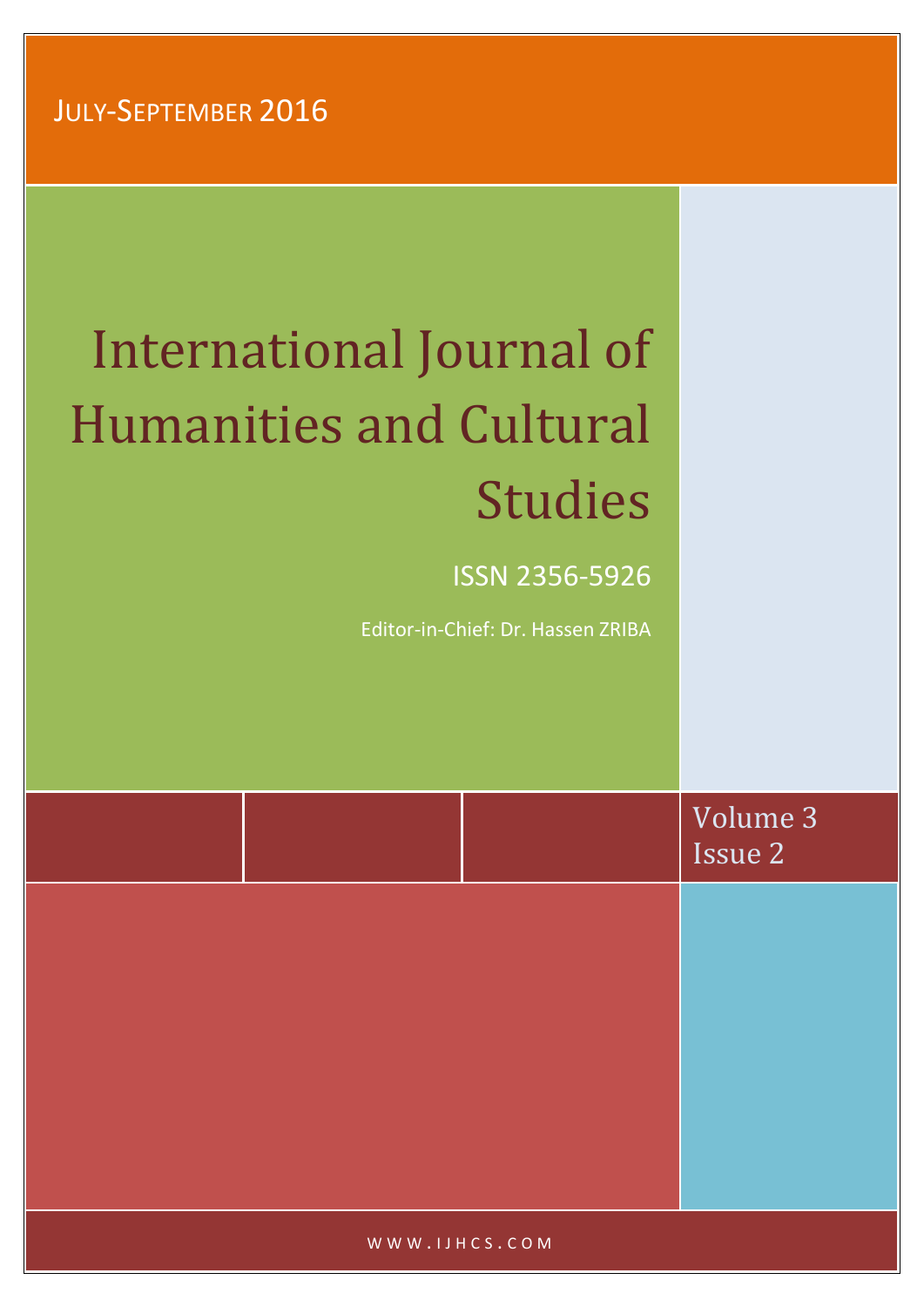# **Editorial Board**

# Editor-in-Chief Managing Editor<br> **Dr. Hassen Zriba** Managing Editor<br>
Managing Editor<br>
Najoua Chalbi

**Najoua Chalbi** 

| *Emeritus Professor Ralph Grillo                 | *Dr. Syed Zamanat Abbas                                          |  |
|--------------------------------------------------|------------------------------------------------------------------|--|
| <b>University of Sussex, UK</b>                  | Salman Bin Abdulaziz University, Saudi                           |  |
|                                                  | <b>Arabia</b>                                                    |  |
| *Professor Muhammad Asif                         | *Dr. Santosh Kumar Behera                                        |  |
| <b>Riphah International University, Pakistan</b> | Sidho-Kanho-Birsha University, India                             |  |
| *Professor Sadok Bouhlila                        | *Dr. P. Prayer Elmo Raj                                          |  |
| Northern Borders University, Saudi Arabia        | Pachaiyappa's College, India                                     |  |
| *Professor Pacha Malyadri                        | *Omid Akhavan                                                    |  |
| Osmania University, Andhra Pradesh, India        | <b>Imam Ali University, Iran</b>                                 |  |
| *Professor Shormishtha Panja                     | <i>*Loredana Terec-Vlad</i>                                      |  |
| <b>University of Delhi, India</b>                | Stefan cel Mare University, Romania                              |  |
|                                                  |                                                                  |  |
| <i>*Professor Jason L. Powell</i>                | *Shama Adams                                                     |  |
| <b>University of Chester, UK</b>                 | <b>Curtin University, Australia</b>                              |  |
|                                                  |                                                                  |  |
| *Professor Ali H. Raddaoui                       | *Mansour Amini                                                   |  |
| <b>University of Wyoming, USA</b>                | <b>The Gulf College, Oman</b>                                    |  |
|                                                  |                                                                  |  |
| *Dr. Mohamed El-Kamel Bakari                     | *Mohd AB Malek Bin MD Shah                                       |  |
| University of King Abdulaziz, Saudi Arabia       | Universiti Teknologi Mara, Malaysia                              |  |
| *Dr. Solange Barros                              | *Mark B. Ulla                                                    |  |
| <b>Federal University of Mato Grosso, Brazil</b> | <b>Saturnino</b><br><b>Father</b><br><b>Urios</b><br>University, |  |
|                                                  | <b>Philipinnes</b>                                               |  |
| *Dr. Salah Belhassen                             | * Anouar Bennani                                                 |  |
| <b>University of Gafsa, Tunisia</b>              | University of Sfax, Tunisia                                      |  |
| *Dr. Nodhar Hammami Ben Fradj                    | *Shuv Raj Rana Bhat                                              |  |
| <b>University of Kairouan, Tunisia</b>           | Central Department of English Kirtipur,                          |  |
|                                                  | Kathmandu, Nepal                                                 |  |
| *Dr. Arbind Kumar Choudhary                      | *Erika Ashley Couto                                              |  |
| Rangachahi College, Majuli , Assam, India        | <b>University of Concordia, Canada</b>                           |  |
| *Dr. Amitabh Vikram Dwivedi                      | *Md. Amir Hossain                                                |  |
| University of Shri Mata Vaishno Devi, India      | <b>IBAIS University, Bangladesh</b>                              |  |
|                                                  |                                                                  |  |
|                                                  |                                                                  |  |
| *Dr. Baliram Namdev Gaikwad                      | * Elvan Mutlu                                                    |  |
| <b>University of Mumbai, India</b>               | <b>University of Kent, UK</b>                                    |  |
|                                                  |                                                                  |  |
|                                                  |                                                                  |  |
| *Dr. Abdullah Gharbavi                           | *Syed S. Uddin-Ahmed                                             |  |
| <b>Payame Noor University, Iran</b>              | <b>St. John's University, USA</b>                                |  |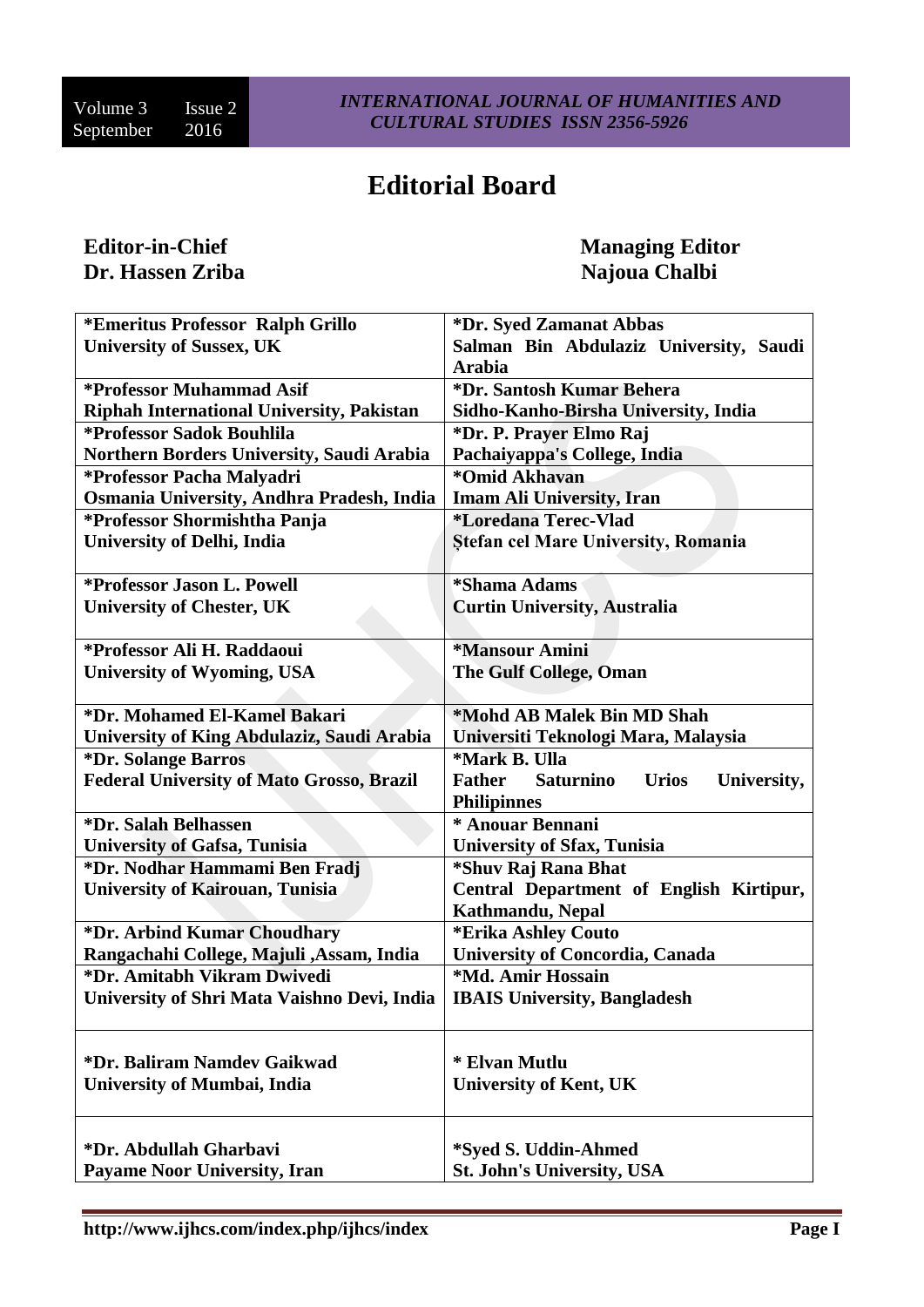| *Dr. Al Sayed Mohamed Aly Ismail              | * Mansour Amini                                                   |  |
|-----------------------------------------------|-------------------------------------------------------------------|--|
| <b>Bin Abdualziz University, Saudi Arabia</b> | The Gulf College, Oman                                            |  |
| *Dr. Nidhi Kesari                             | * Nick J. Sciullo                                                 |  |
| <b>University of Delhi, India</b>             | <b>Georgia State University, USA</b>                              |  |
| *Dr. Raghvendra Kumar                         | * Nizar Zouidi                                                    |  |
| <b>LNCT Group of College Jabalpur, India</b>  | <b>University of Mannouba, Tunisia</b>                            |  |
| *Dr. Salima Lejri                             | <i><b>*Logan Cochrane</b></i>                                     |  |
| <b>University of Tunis, Tunisia</b>           | <b>University of British Columbia, Canada</b>                     |  |
| *Dr. Chuka Fred Ononye                        | <i><b>*Shataw Naseri</b></i>                                      |  |
| Alvan Ikoku Federal College of Education,     | University of Shahid Beheshti in Iran                             |  |
| <b>Nigeria</b>                                |                                                                   |  |
| *Dr. Mohammed Salah Bouomrani                 | *Manoj Kr. Mukherjee                                              |  |
| <b>University of Gafsa, Tunisia</b>           | Visva Bharati University, Santiniketan,                           |  |
|                                               | <b>West Bengal, India</b>                                         |  |
| *Dr. Mahdi Zarai                              | <i><b>*Javed Akhter</b></i>                                       |  |
| <b>University of Gafsa, Tunisia</b>           | <b>Balochistan</b><br>University of<br><b>Quetta</b>              |  |
|                                               | <b>Balochistan, Pakistan</b>                                      |  |
|                                               |                                                                   |  |
| <i><b>*Dr. Anwar Tlili</b></i>                | <i><b>*Haron Bouras</b></i>                                       |  |
| King's College, London, UK                    | <b>Mohamed</b><br><b>Cherif</b><br><b>Messadia</b><br>University, |  |
|                                               | Souk-Ahras Algeria                                                |  |
|                                               |                                                                   |  |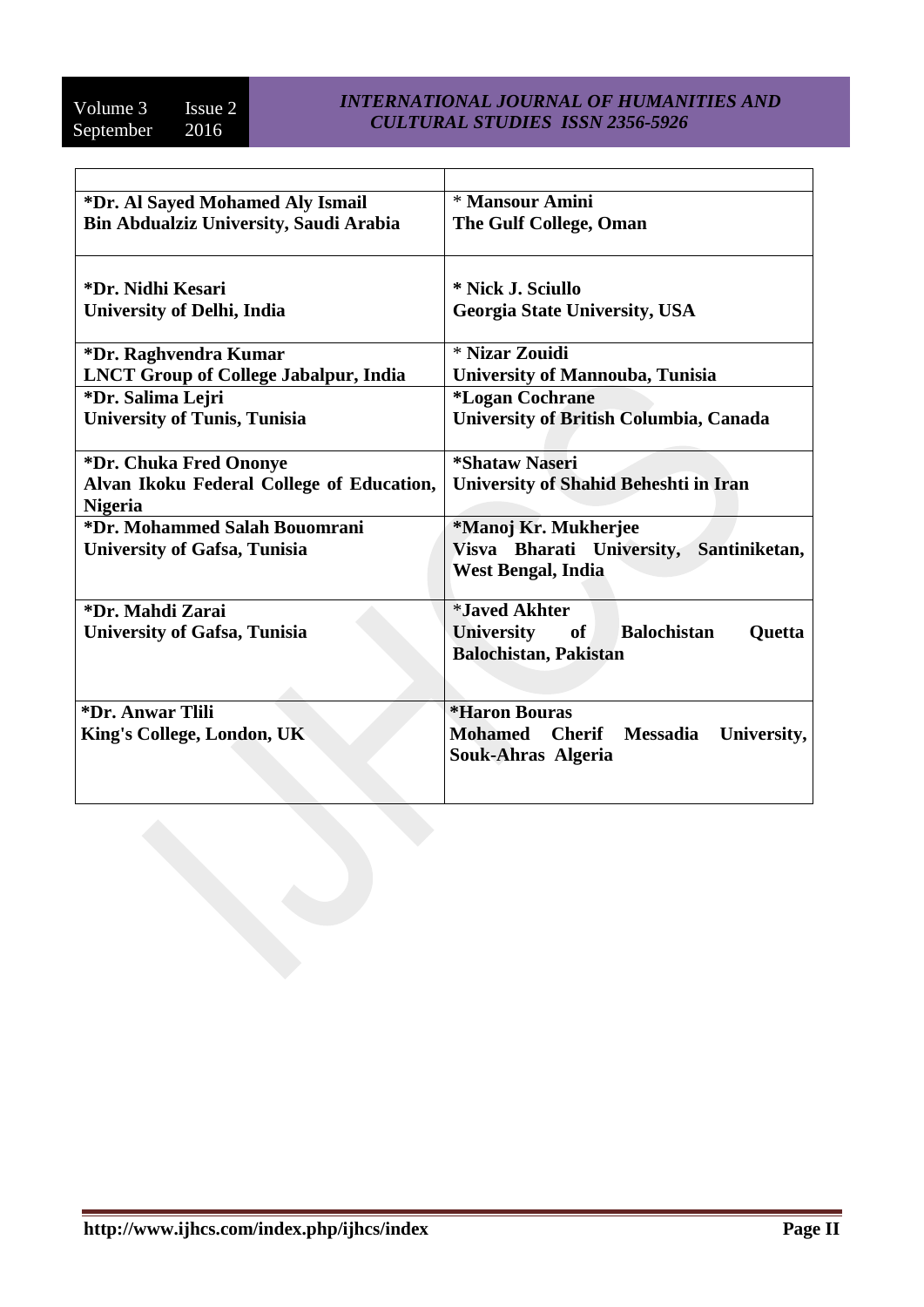### **Table of Contents**

| Editorial                                                                                                                                                                                                 | .XV        |
|-----------------------------------------------------------------------------------------------------------------------------------------------------------------------------------------------------------|------------|
| 1) Effectiveness of an educational program using a computer in the development of some of the<br>mathematical concepts among mentally retarded educable students and modifying their adaptive<br>behavior |            |
| Mohammed Saleh Abdel Raouf, Mogbel Aid K Alenizi, KhaledAhmed Mahmoud Attiya                                                                                                                              |            |
|                                                                                                                                                                                                           |            |
| 2) The magic of storytelling or the strategy of words                                                                                                                                                     |            |
| 3) Zen, A Better End to 'The Game': A careful study on Becket's <i>Endgame</i>                                                                                                                            |            |
| 4) The Interplay of Perfectionism and Attention Span among Iranian EFL Majors                                                                                                                             | $.45 - 63$ |
| 5) A Comparison between Spiritual Intelligence and Hope to Life of Physical Education Student and<br>Other Students of Azad University-Islamshahr Branch                                                  |            |
|                                                                                                                                                                                                           |            |
| 6) L'Image de la femme dans les traductions françaises du Coran                                                                                                                                           | $.75 - 84$ |
| 7) Investigating the Content of Social Networks Such as Telegram, Tango, and WhatsUp in the<br>features of Social Demands                                                                                 |            |
| Fatemeh Najjar Ajampour, Nasim Majidi, Maryam Najjar Ajampour' Akbar Najjar                                                                                                                               |            |
| 8) Validation limits of acquisition rule and adaptive study of it with French rights                                                                                                                      |            |
| 9) Globalization and the dynamics of value markers of the "generation's images" in the narratives of<br>the inhabitants of St. Petersburg and Leningrad region                                            |            |
| Okladnikova Elena Alekseevna, Popov Vladimir Aleksandrovich, Marova Alina                                                                                                                                 |            |
| 10) Early State of the Bronze Age: Arkaim — Kargaly Case Study<br>Okladnikova Elena Alekseevna, Popov Vladimir Aleksandrovich121-128                                                                      |            |
| 11) Examination effect of strategic leadership on Facilitate innovation (case study: production<br>industries Ilam)                                                                                       |            |
|                                                                                                                                                                                                           |            |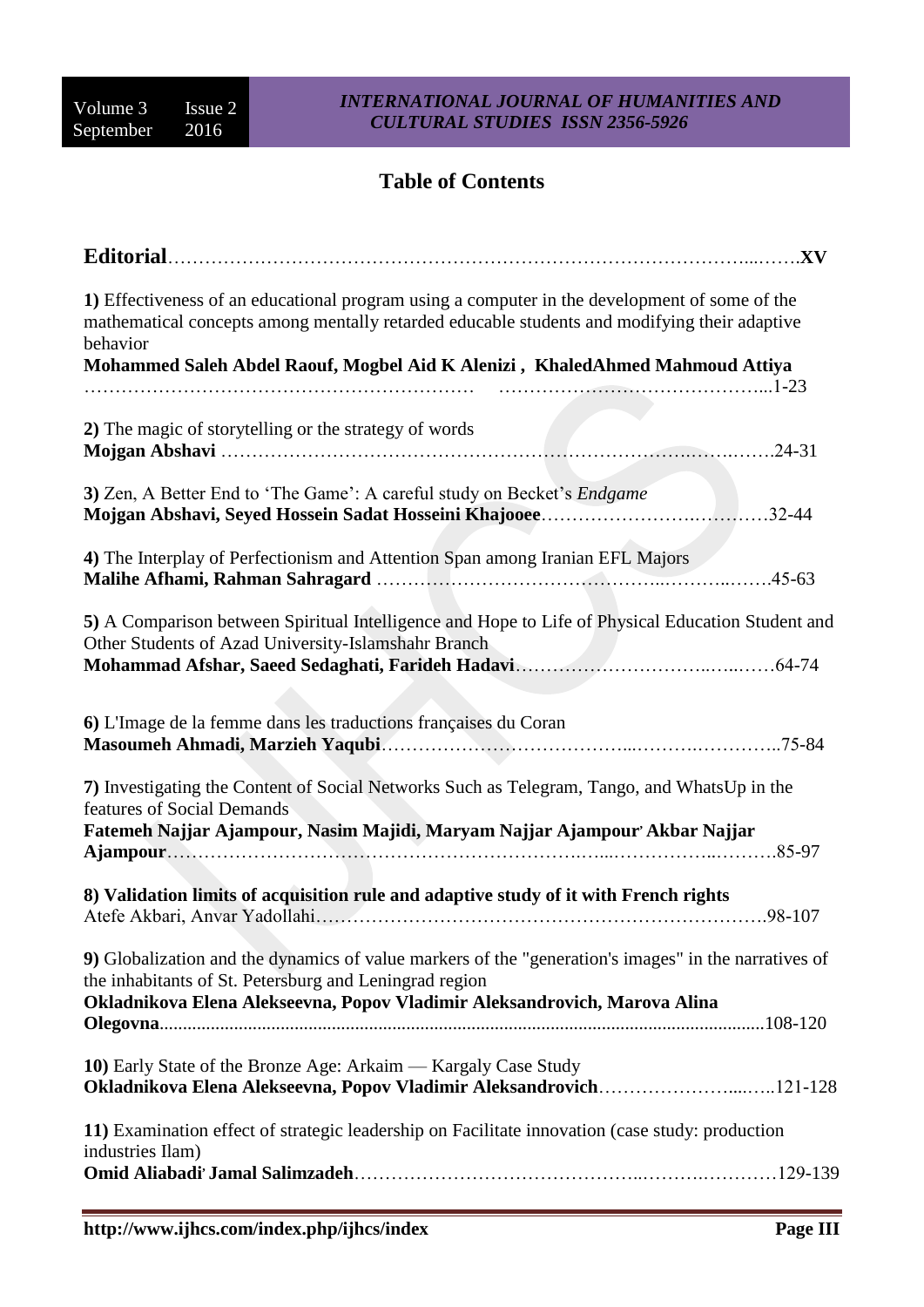| 12) Training Needs and Training Programs for Academic Leadership at Northern Border University                                                                                                                 |
|----------------------------------------------------------------------------------------------------------------------------------------------------------------------------------------------------------------|
| 13) Religion and Identity in Buryatia: Competition between Orthodoxy and Buddhism in Imperial<br>Russia                                                                                                        |
|                                                                                                                                                                                                                |
| 14) Analysis of sea in the (literary) works of Attar Neyshabouri                                                                                                                                               |
| 15) The position of alimony in religion books and Iranian law                                                                                                                                                  |
| 16) Evaluating and rating the performance of Qazvin municipalities, using the Balanced Scorecard<br>(BSC) model, with Fuzzy Multi-Criteria Decision- Making (FMCDM) approach                                   |
| 17) Exploring socio -cultural factors surrounding pregnancy anxiety in Iranian women: A qualitative<br>study<br>Katayoun Arfaie, Fateme Nahidi; Masoumeh Simbar, Maryam Bakhtiari198-210                       |
| 18) "Meritocracy vs. Gender. Neoliberal ideologies and Female Subjectivities<br>in a group of Young Professional Women in Barcelona"                                                                           |
| 19) Analyzing Effective Factors on Loyalty of Banks' E-Customers (A Case Study: Eghtesad Novin<br>Bank in Behbahan, Iran)<br>Hossein Asadi, Seyyed Hojjat-al-Alalh Sarafi, Eshagh Mossein-Vand Shah-Ali234-244 |
| 20) Studying the Role of Perceived Risk, the Challenge of Purchasing Merchant and the Trust<br>Expectation in the Customer's Online-Commercial Merchant Selection Process (Case Study:<br>Digikala Company)    |
| Safaee Ashkan, Allameh Haery Farideddin, Keramatpanah Amin245-269                                                                                                                                              |
| 21) Determinative factors for performance and risk in commercial banks                                                                                                                                         |
| 22) The Role of Demographic Variables on Predicting Outcome Success in IVF / ICSI<br>Aslzaker, Maryam, Pourshahbaz, Abbas, Bagheri Lankarani Narges, Mohammadkhani,                                            |
| 23) Determination of Knowledge Management (KM) impact on organizational excellence of PNU<br>personnel in Western Azerbaijan Province (Iran)                                                                   |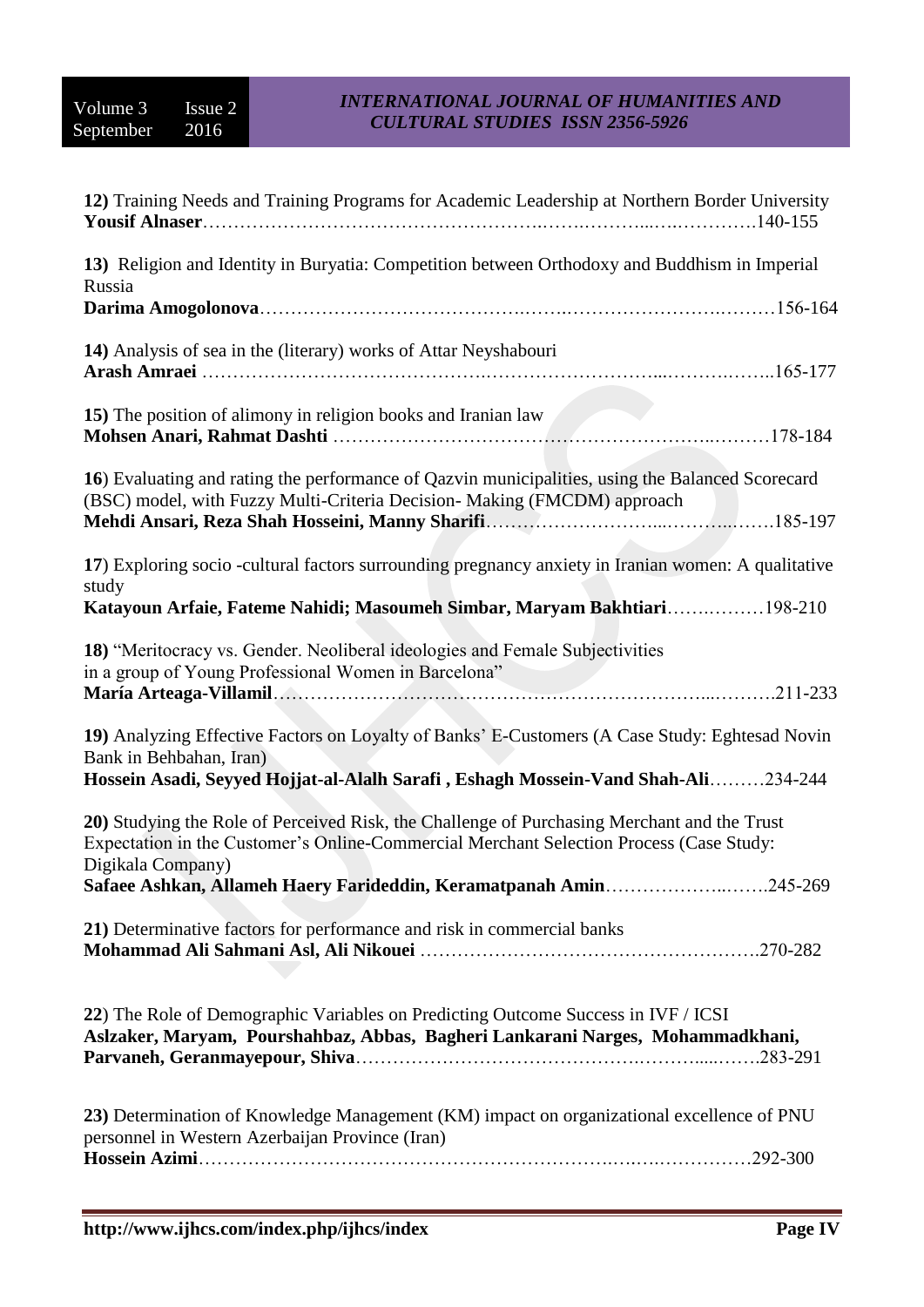| 24) Efficacy of cognitive behavioral group therapy on depression and anxiety of mothers with<br>mentally retarded children                                                                        |
|---------------------------------------------------------------------------------------------------------------------------------------------------------------------------------------------------|
|                                                                                                                                                                                                   |
| 25) Overlap of Meaning: Praise and Flattery in Austen's Pride and Prejudice                                                                                                                       |
| 26) Specific and nonspecific role of vulnerability factors in emotional disturbances: "Triple<br>vulnerability model"<br>Mahmoud Bahramkhani, Abbas Pourshahbaz, Parvaneh Mohammadkhani, Mohammad |
| 27) Yazidis: A community scattered in between geographies and its current immigration<br>experience                                                                                               |
|                                                                                                                                                                                                   |
| 28) The Desert as a Repertoire of Resistance for the Indians in Leslie Marmon Silko's Ceremony                                                                                                    |
| 29) The Investigation of Political Ideologies in the UN Resolutions about the Syrian Civil War: A<br>Systemic Functional Analysis on the Basis of Argumentation Theories                          |
| 30) Effects of Captioning Video Clips on Vocabulary Learning Among ESL Learners                                                                                                                   |
| 31) Job and worker adaption with organizational Comprehensive health Test on O*NET work style<br>Anahita Saleh Bolourdi, Ali Delavar, Mohammad Mirzaei, Hasan Pasha Sharifi, Simin Hosseinian,    |
| 32) Construction and Normalization of Comprehensive of Organizational Health Test<br>Anahita Saleh Bolourdi, Ali Delavar, Hasan Pasha Sharifi, Simin Hosseinian                                   |
| 33) A Comparative Study between Altruism and Social Self-efficacy in Normal and Gifted High<br>School Students in Ahwaz, Iran                                                                     |
|                                                                                                                                                                                                   |
| 34) Creativity and self-esteem of staffs in Medical Sciences University Mazandaran<br>Jamshid Yazdani Charati, Maryam Motamedi Joybari, Saied Mahmood Hoseini Ashlaghi,                           |
| 35) The study of relationship between leadership styles, self-awareness of managers and<br>organizational health at the department of Telecommunications in Mazandaran Province                   |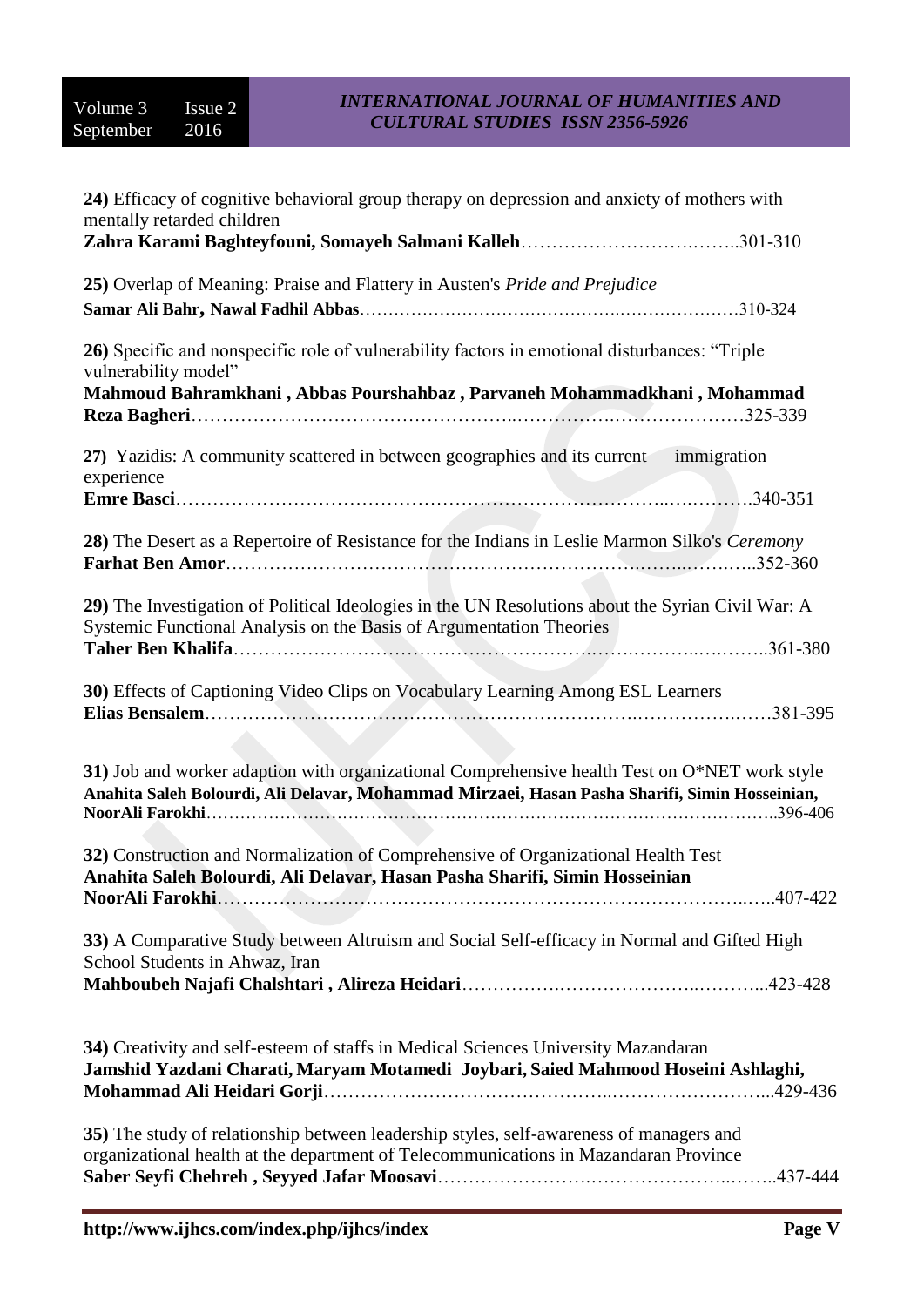| 36) L'esthétique De L'espace Dans Allah N'est Pas Obligé D'ahmadou Kourouma<br>$.445 - 455$                                                                                                                                     |
|---------------------------------------------------------------------------------------------------------------------------------------------------------------------------------------------------------------------------------|
| 37) The Relationship between Family Functioning, Achievement Motivation and Rational Decision-<br>making Style in Female High School Students of Tehran, Iran                                                                   |
| 38) The Effect of Organizational Intelligence on Talent Management, Using Structural Equations<br>Karamoallah Daneshfard, Zahra Rajaei, Zahra Masoumi Bilondi, Sayyid Ali                                                       |
| 39) Theoretical Analysis of Crimes against Humanity in Light of Criminology<br>Mohammad Ali Haji Dehabadi, Mohammad Ebrahim Shams Naterry, Sed Mahmud Mir                                                                       |
| 40) Gandhi and Indian Critical Tradition in English                                                                                                                                                                             |
| 41) Development of managers 'competencies model in knowledge based organizations by AHP and<br><b>TOPSIS</b>                                                                                                                    |
| 42) Psychometric properties of developmental capitals at Tehran's high school students                                                                                                                                          |
| 43) Are Work stress and job satisfaction moderates job commitment among nurses?<br>Mahdi Eskandari, Mahdi Rahmani, Manizhe Kalantari- Meybodi, Mohammad Ali Heidari                                                             |
| 44) About Opportunities Forming the Effective Public Management System in Russia of Sustainable<br>Social and Economic Development of the Territories<br>N.V. Fadeykina, O.V. Glushakova, V.V. Mikhailov, K.Y. Tsygankov535-556 |
| 45) The Identity Correlation between Individual Identity and Verbal Characteristics in A Portrait of<br>the Artist as a Young Man<br>Hamid Farahmanian, Pang Haonong, Ismail Baniadam, Ali Rezanezhad, Elham                    |
| 46) Effectiveness of Acceptance and Commitment Therapy in the support of parents of children with<br>high-functioning Autism<br>Ali Asghar Asgharnejad Farid, Sanaz Joekar, Behrooz Birashk, Mehrdad                            |
|                                                                                                                                                                                                                                 |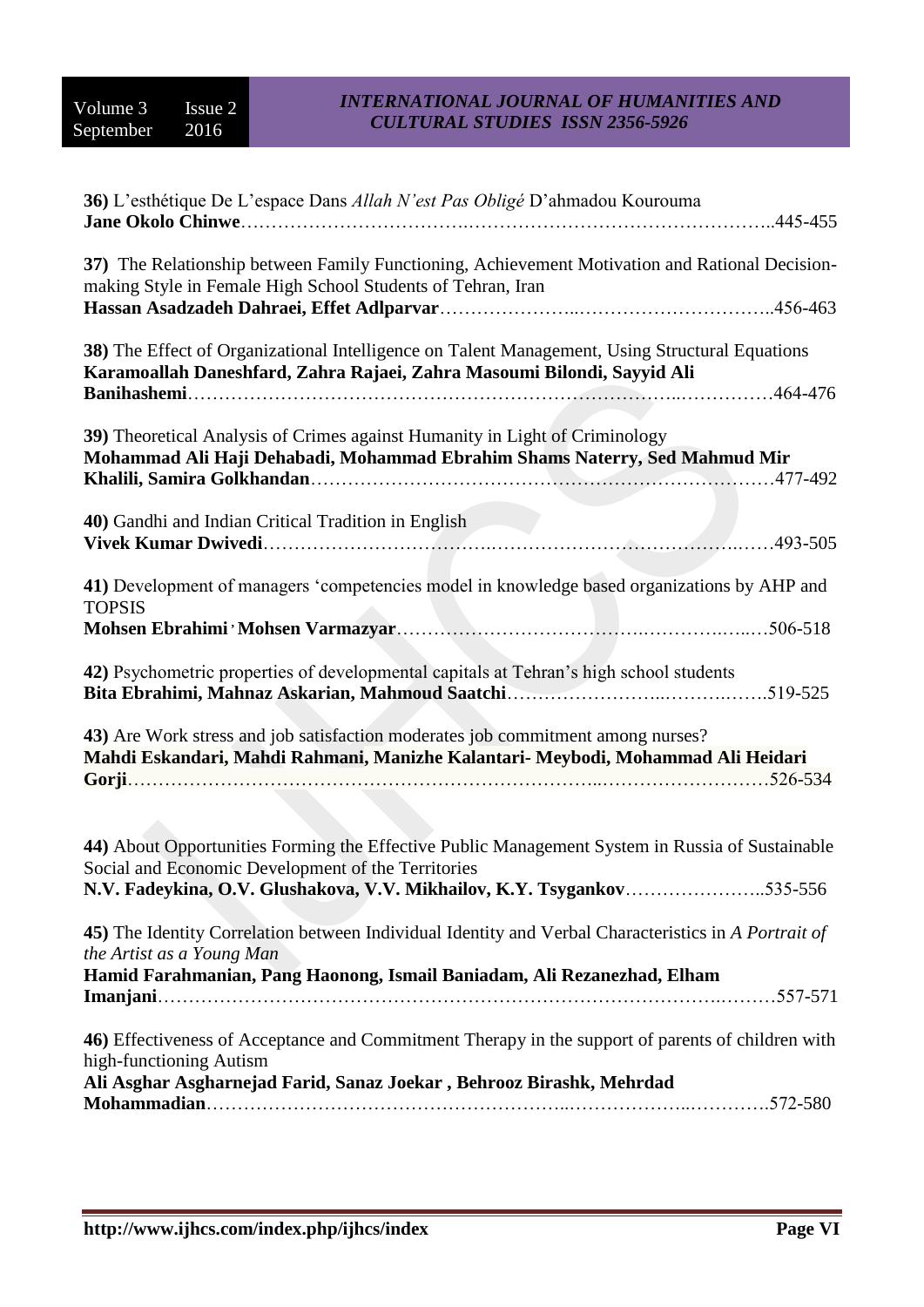| 47) Role of Teacher and ICT in Teaching – Learning Process (Case Study)                                                                                                                                                   |
|---------------------------------------------------------------------------------------------------------------------------------------------------------------------------------------------------------------------------|
| 48) The culture and language of the people of Nakhchivan, Tabriz and Maragheh in Travel literature<br>of Evliya Çelebi                                                                                                    |
|                                                                                                                                                                                                                           |
| 49) Cyberspace and globalization of crime and punishment<br>.600-609                                                                                                                                                      |
| 50) Pathology of Utilizing Information Technology in National Entrance Examination by<br><b>Educational Testing Organization</b>                                                                                          |
|                                                                                                                                                                                                                           |
| 51) Study of Persuasive Strategies in Selected American Presidential Speeches<br>$.631 - 647$                                                                                                                             |
| 52) New product development model dynamic systems approach                                                                                                                                                                |
| 53) Analyzing Formation of Regional Integration based on Constructivism School<br>(A Case Study on Persian Gulf Region: Possibility or Impossibility)                                                                     |
| 54) Devising managers' competency model in health sector (data - abased theory strategy approach)                                                                                                                         |
| 55) A Socio-linguistic Outline of Language Policy and Planning (LPP): Reference to LPP in Fiji                                                                                                                            |
| 56) Teachers' Viewpoints on the Practical Implementation of Lesson Study in EFL Classrooms                                                                                                                                |
| 57) The Effects of Targeted Subsidies on Misery Index in Urban and Rural Settlements of Iran<br>Regions                                                                                                                   |
|                                                                                                                                                                                                                           |
| 58) Investigating the role of factors influencing the relationship between the development of the<br>mega retailers and create new business models in the distribution industry (Case: packaged food<br>products in Iran) |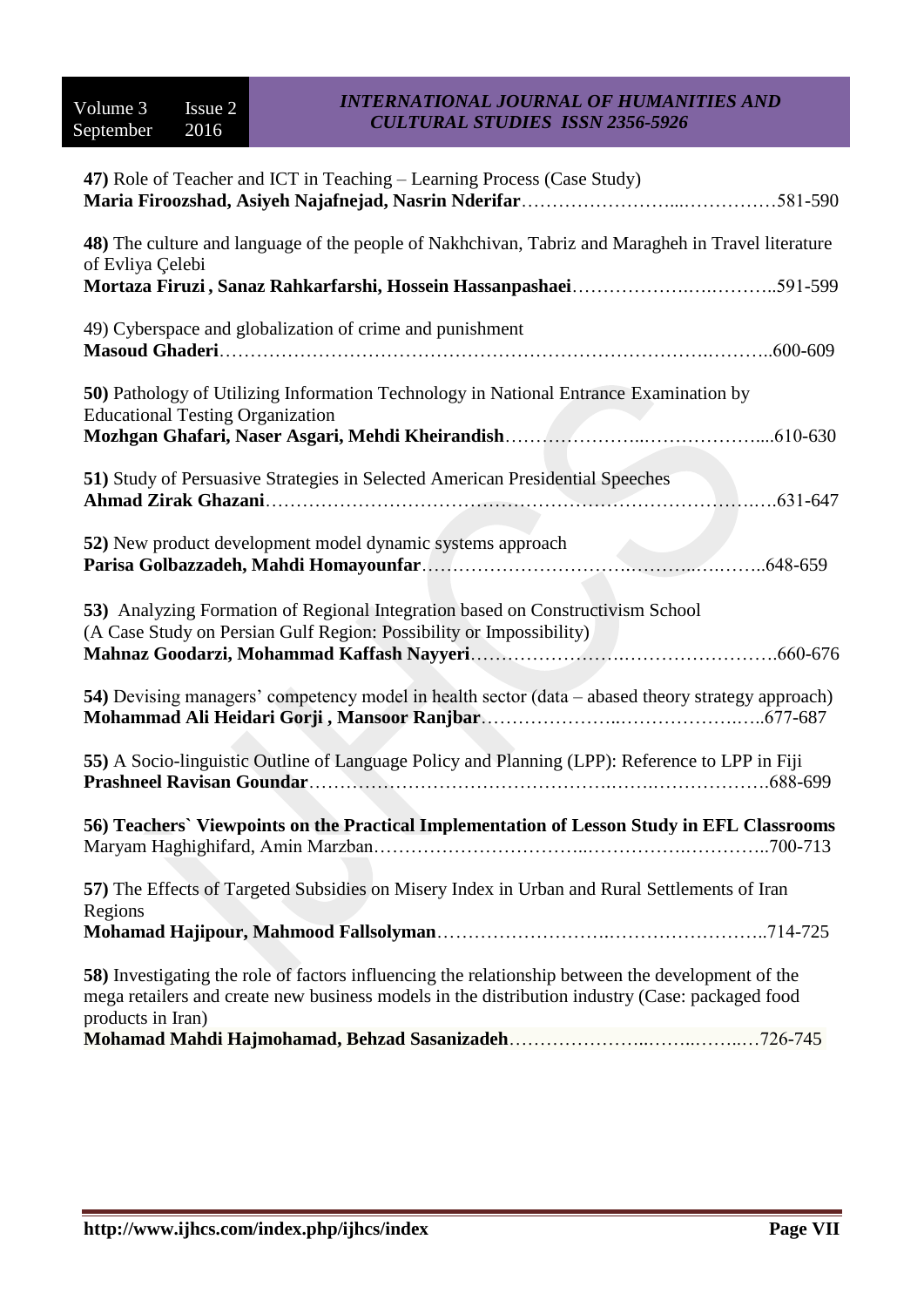**59**) Evaluation of student-teachers' lived experiences from acquired knowledge of Art as a curriculum subject in Farhangiyan University according to Eisner's Educational Connoisseurship and Criticism model

| Zohre Hamzehlou, Mohammad Hyarmohammadiyan, Narges Keshtiaray746-757                                                                                                                                               |
|--------------------------------------------------------------------------------------------------------------------------------------------------------------------------------------------------------------------|
| 60) The effect of the accrual anomaly (growth and accounting distortions) on the performance and<br>future stock returns                                                                                           |
|                                                                                                                                                                                                                    |
| 61) Analysis and prioritization of the factors affecting the security of citizens in urban<br>development (Case study of the city of Saravan)<br>Sodabeh Hashemzehi, Ziaalhagh Hashemzehi, Gholam Reza Miri769-780 |
| 62) Meta-Analytic Investigating of the Notion of "Terrorism"                                                                                                                                                       |
| 63) Hegira from Imam Khomeini's perspective: Introversive migration and political migration: a<br>case study<br>Zahed Ghaffari Hashjin, Mohammad Aghaei, Mohammadreza Fathimehr789-797                             |
| 64) The Impact of Globalization on Futurism and Major Drivers: A Survey                                                                                                                                            |
| 65) Designing a New Model for the Relationship between Individual features and Brain Gamma<br>Waves from advertising Images<br>Ali Asghar Eyvazi Heshmat, Mohammad Mahmoudi, Maymand Alireza Aghayosefi'           |
| 66) Amount of Violence against Women in Married Women of District 4 in Tehran                                                                                                                                      |
| 67) Principles of Designing Optimized Dwelling Apartments in Small Scale                                                                                                                                           |
| 68) Russian-Polish Cross-Language Interference in Foreign Language Teaching                                                                                                                                        |
| 69) The Relationship between Value Orientation and Attitudes toward the Environment Case Study:<br><b>Shiraz University Students</b>                                                                               |
| 70) Phenomenology of sense of place and its constituents in children educational environments                                                                                                                      |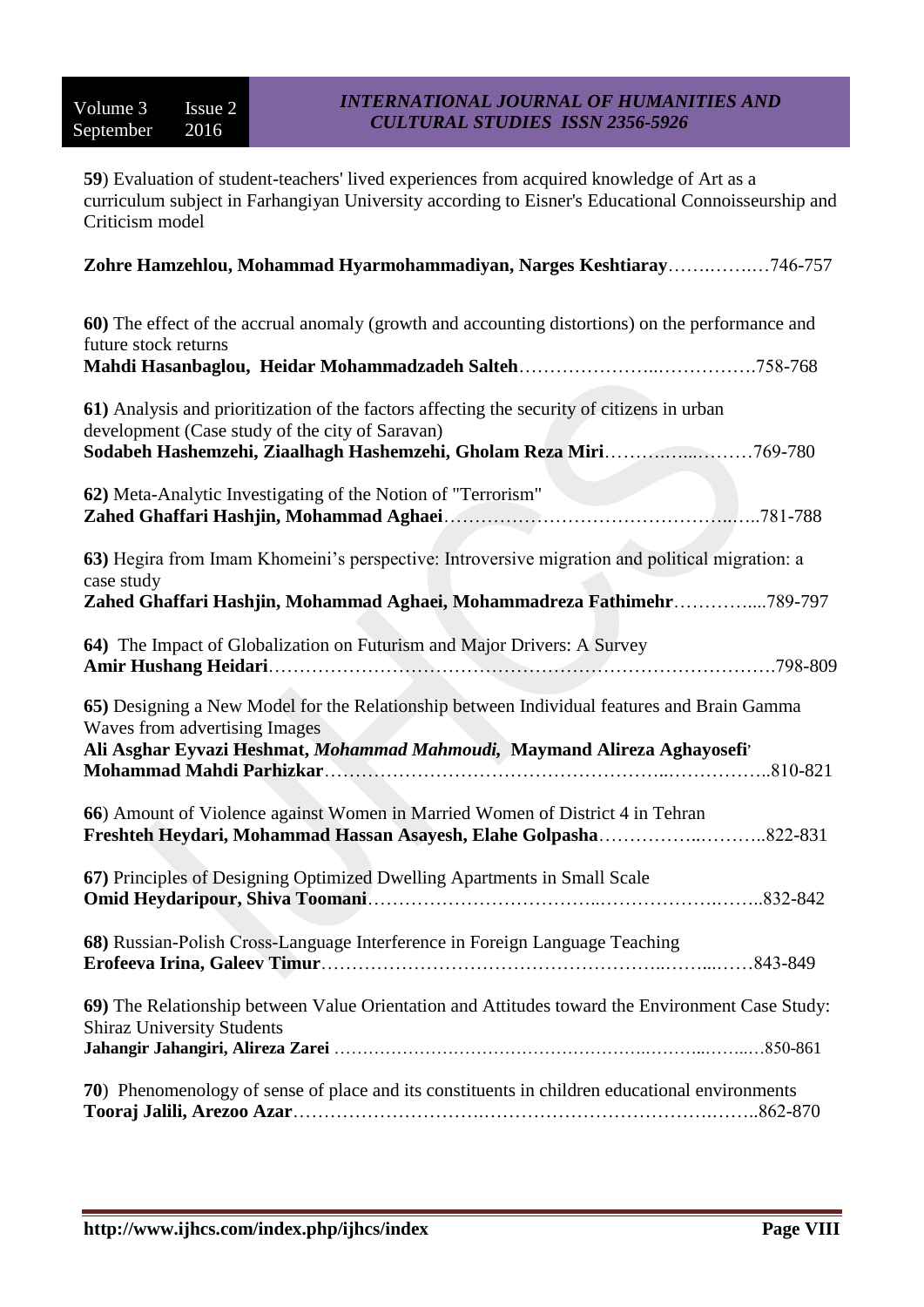| 71) Evaluating the effect of physical elements of the mosque from the concepts of wisdom and<br>philosophy                                                                                                                |
|---------------------------------------------------------------------------------------------------------------------------------------------------------------------------------------------------------------------------|
|                                                                                                                                                                                                                           |
| 72) Investigation of Industrial Brands Advertisements based on a Social Semiotic Approach                                                                                                                                 |
| 74) Comparing technical, safety & health status of martial sports clubs in Isfahan with existing<br>standard indicators                                                                                                   |
|                                                                                                                                                                                                                           |
| <b>75)</b> Promoting Second Language Development in Fijian Classrooms                                                                                                                                                     |
| 76) The relationship between recommender factor, with customer satisfaction and loyalty due to the<br>moderating role of product-related knowledge and experience of online shopping                                      |
| 77) Establishment Quality Assurance System & Development of Internal Evaluation in the Islamic<br>Republic of Iran                                                                                                        |
| 78) Issues related to privacy in Architecture of Girl Students' Dormitories<br>Elham Haji Khodaverdi Khan, Seyyed Abbas Agha Yazdanfar, Ahmad Ekhlasi931-947                                                              |
| 79) Sociological Explanation for Cultural Consumption Patterns, With Emphasis on the Study of the<br>Book (The Case of University Students in Kermanshah)                                                                 |
| 80) Inoculation Training on Anxiety and Performance to Have a Reasonable Reaction                                                                                                                                         |
| 81) Evaluation of Electronic Services Quality of Parsian Insurance in the field of execution and<br>efficiency                                                                                                            |
|                                                                                                                                                                                                                           |
| 82) Relationship between spiritual intelligence, emotional intelligence with occupational<br>performance the guidance school teachers' occupational performance in Shiraz educational system<br>organization (first area) |
|                                                                                                                                                                                                                           |
| 83) Students' Perceived Learning Environment and Extrinsic and Intrinsic Motivation<br>Naeimeh Kohoulat, Mohammad Reza Dehghani, Ali Asghar Hayat' Javad Kojuri, Mitra                                                    |
| 84) Ukrainian Pianist Oleksandr Kozarenko                                                                                                                                                                                 |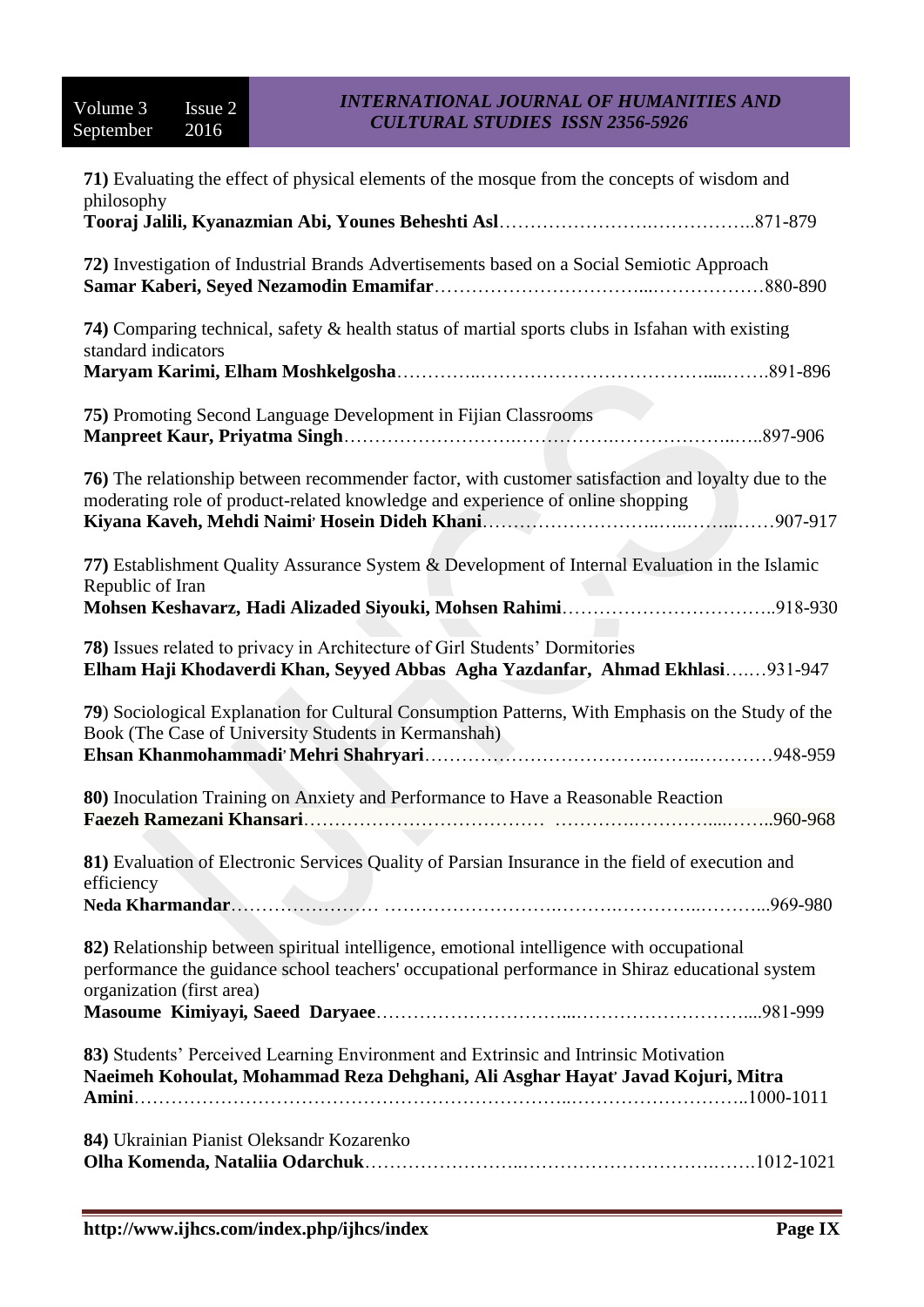| 85) Understanding Sense of Community through Neighborhood Satisfaction and Socio-Demographic<br>Variables                                       |
|-------------------------------------------------------------------------------------------------------------------------------------------------|
|                                                                                                                                                 |
|                                                                                                                                                 |
| 86) Italian motifs in the works of William Dean Howells                                                                                         |
| 87) Augmented Reality Interaction Design and User Experience of Hand Puppet Historical Museum<br>in Taiwan                                      |
|                                                                                                                                                 |
| 88) The Impact of Peace and Conflict in Cyprus on Turkey's International Relations                                                              |
| 89) Family Dietary Pattern and the Factors Affecting It (A Comparison of Full-time                                                              |
| <b>Housewives and Career Women)</b>                                                                                                             |
| 90) Teacher Education Programmes: are they contributing to Poor English Language Skills in Fiji?                                                |
| 91) The Productivity Status of Iranian Academic Institutions                                                                                    |
| 92) La potentialité de la formation d'une constitution dans l'ordre de droit international                                                      |
| 93) Patients' Views on the Differences between Three Types of Methadone Syrups in Iran: A                                                       |
| <b>Qualitative Study</b><br>Omid Massah, Ali Farhoodian, Mandana Sadeghi, Hamed Bahari1128-1139                                                 |
| 94) Perjury or False Swearing Effects in Jurisprudence and Law                                                                                  |
| 95) Gestion des déchets hospitaliers dans la ville de Yaoundé : cas des districts de santé de la cité<br>verte et de Biyem Assi (Cameroun)      |
|                                                                                                                                                 |
| 96) Factors affecting encouraging people to participate in social commerce<br>Mohammad Mahmoudi Meymand, Mostafa Ahmadzadeh, Ali Omidi1177-1191 |
| 97) L'auto-traduction : Traduction ou réécriture, dans Djaafar Khan est revenu d'Occident                                                       |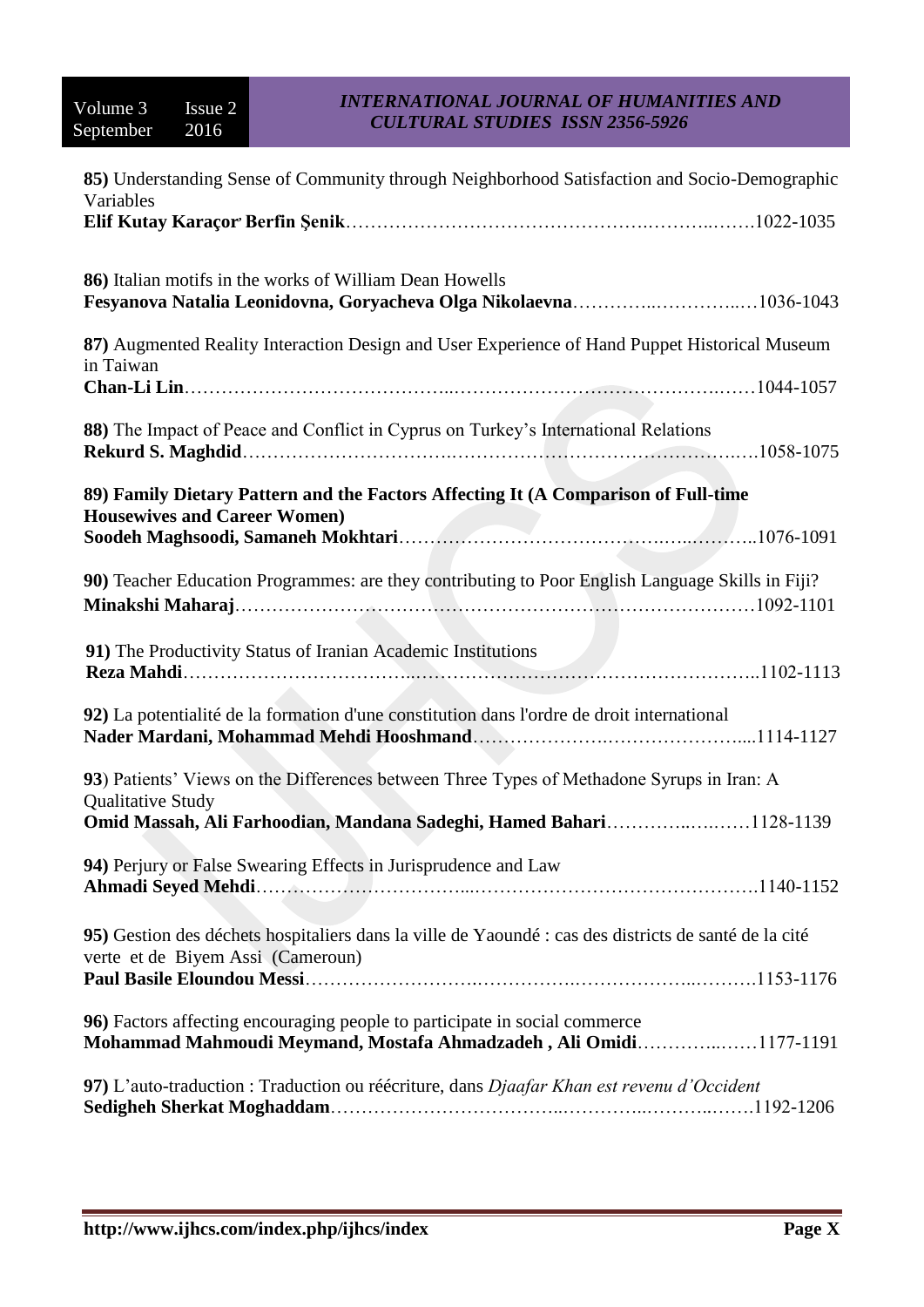| 98) The Effectiveness of Group Play Therapy on Hyperactivity and Attention Deficit Symptoms in<br>School Children                                                                                               |
|-----------------------------------------------------------------------------------------------------------------------------------------------------------------------------------------------------------------|
| Maryam Mohseni Moghaddam, Majid Zargham Hajebi, Abbas Habibzadeh1207-1214                                                                                                                                       |
| 99) Nonverbal communication and its Role in Teaching a Second Language                                                                                                                                          |
| 100) Comparing Coping Styles adolescents under the supervision of well-being and ordinary<br>adolescents (Case Study of Tehran City)                                                                            |
| 101) Identifying and Explaining the Components of the Accountability of Public Sector<br>Organizations in Islamic Republic of Iran<br>Abbas Monavarian, Naser Asgari, Abbas Nargesian, Mehrdad Gholami1240-1255 |
| 102) The prevalence of academic procrastination and its association with medical students' well-<br>being status                                                                                                |
| 103) The Relationship between Reading Ability and Writing Quality among Iranian EFL Academic<br>Writers                                                                                                         |
| 104) Determining the Effectiveness Treatment Based on Acceptance and Commitment ACT on<br>Reducing Chronic Pain and Quality of Life of Patients with Breast Cancer                                              |
| 105) It Ends Where It All Started: Mobility and Circularity in Their Eyes Were Watching God                                                                                                                     |
| 106) The Effect of State Ownership and Concentrated Institutional Ownership on Cash Holding<br>Level in the Listed Companies in the Tehran Stock Exchange                                                       |
| 107) Comparison of individual economic indicators in West and Iran                                                                                                                                              |
| 108) Sexual talk with the spouse: Sarcastic or Soothing?<br>Maryam Nekoolaltak, Zohreh Keshavarz, Masoumeh Simbar, Ali Mohammad                                                                                 |
| 109) The Social Functions of Verbal Irony: The Ironic Tone in Arabic Proverbs                                                                                                                                   |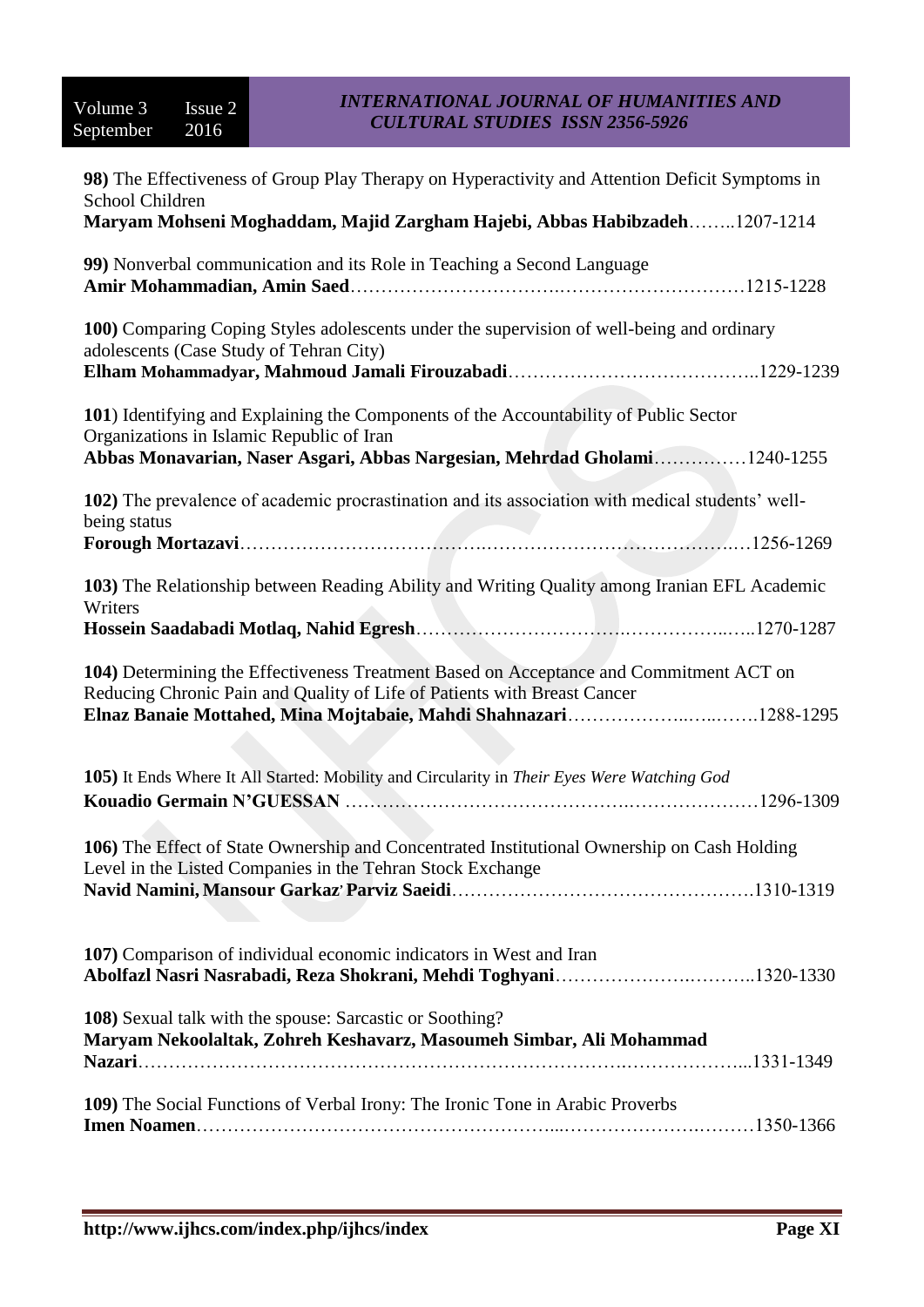| 110) Content Analysis of Fourth Grade Social Studies Book Considering the Social Skills Aspect<br>Ali Yazdanpanah Nozari, Hasan Siamian, Mohammadtaghi Motamedi Talavaki1367-1378                                                          |
|--------------------------------------------------------------------------------------------------------------------------------------------------------------------------------------------------------------------------------------------|
| 111) Same-Sex (Gay/Lesbian) Marriage and Inter-female Hostility in Igbo Society                                                                                                                                                            |
| 112) Architecture, Culture and Needs of Australian Muslim Communities: Challenges and<br>Opportunities for Social Inclusion                                                                                                                |
| 113) Evaluation of organizational intelligence on creative of high school principals in the academic<br>year 2013-2014                                                                                                                     |
| 114) Customer satisfaction through corporate reputation: The mediating role of perceived value<br>Amir Khazaei Pool, Morteza Khazaei Pool, Mohammad Javad Taghipourian1424-1434                                                            |
| 115) Israeli Occupation and Palestinian Resistance in the Novel Wild Thorns                                                                                                                                                                |
| 116) Blameless divorce and its effect on the family<br>Rasoul Rasolipour, Mohammad Roshan, Shapour Nikandam1448-1458                                                                                                                       |
| 117) Assessing Design Principles of Urban Parks in Iran for Promoting Women's Satisfaction<br>Mehraneh Rayatidamavandi, Mohsen Faizi, Farhang Mozaffar, Brian Michael                                                                      |
| 118) A Comparative Study on People-Friendly Urban Landscapes in the Walkways<br>of Chaharbagh in Isfahan and Qianmen Street in Beijing                                                                                                     |
| 119) The Reflection of the Themes of Resistance in Abul-Qasim al-Shabbi's and Abul-Qasim Aref<br>Qazvini's Poetry                                                                                                                          |
| 120) Miss Emily Grierson's Psychopathy in William Faulkner's "A Rose for Emily": Overt<br>Disorder, Covert Order                                                                                                                           |
| 121) Role of Public Space on Social Identity                                                                                                                                                                                               |
| 122) Measuring the Teaching Efficiency of the Educational Departments of Isfahan University of<br>Medical Sciences Using Data Envelopment Analysis (DEA)<br>Sakine Saghaeiannejad-Isfahani, Reza Hoveida, Saeed RajaeePour, Saeideh Ketabi |
|                                                                                                                                                                                                                                            |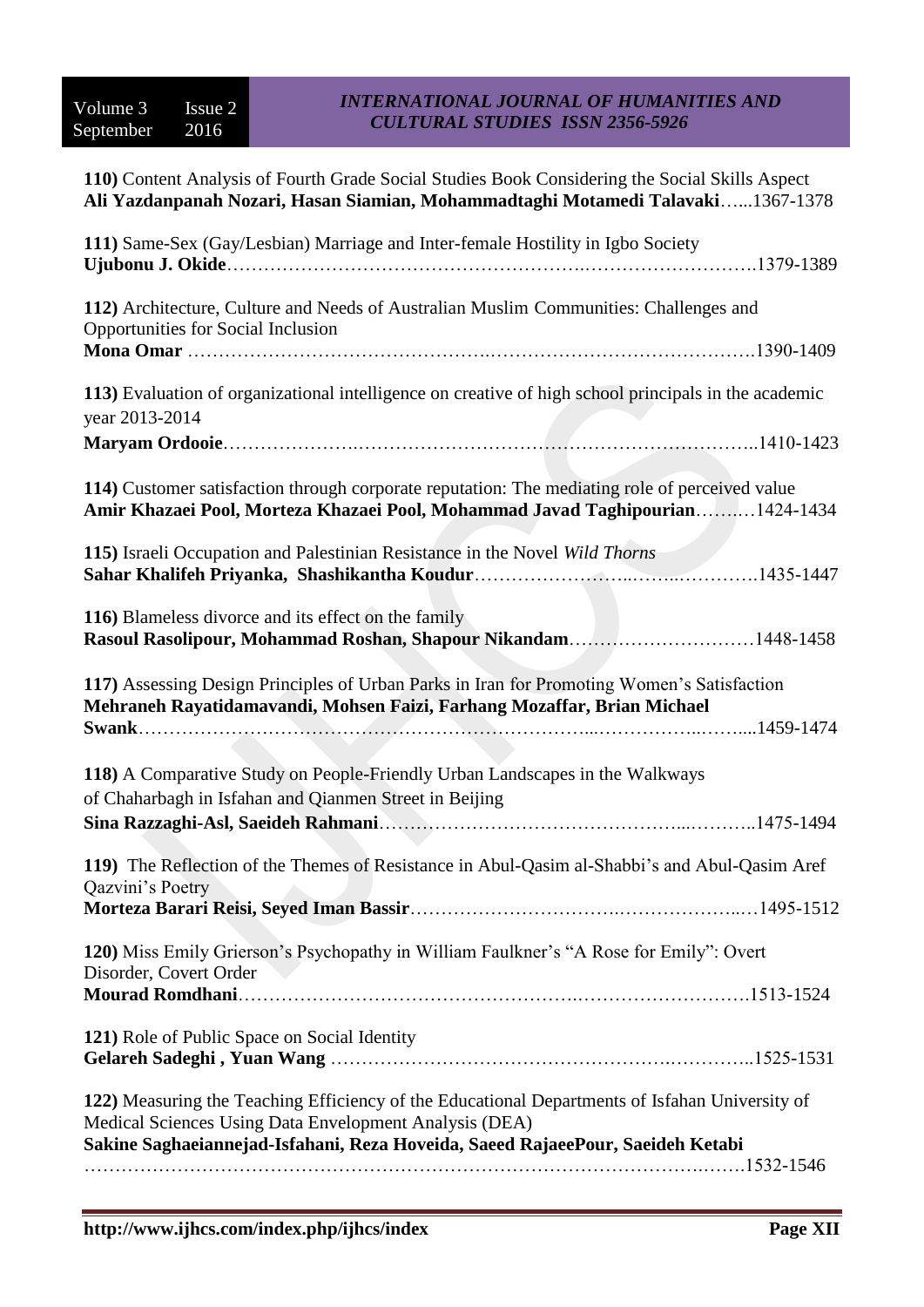| 123) Studying the Effects of Residents' Behavioral Patterns on Energy Consumption Profile in<br>Residential Buildings (Municipality No.3, District 4, Tehran)                                        |
|------------------------------------------------------------------------------------------------------------------------------------------------------------------------------------------------------|
|                                                                                                                                                                                                      |
| 124) The Effect of Textual Enhancement through Technology on the Intake of Active and Passive<br>Voice and Belief about Grammar Instruction                                                          |
| Karim Shabani, Elahe Mashayekh Bakhshi, Samaneh Samarghandi1563-1578                                                                                                                                 |
| 125) The Effect of Content Feedback on Extroverted and Introverted English Learners' Reading<br><b>Comprehension Ability</b><br>Karim Shabani, Samaneh Samarghandi, Elahe Mashayekh Bakhshi1579-1599 |
| 126) Renovation process in Iran (From the beginning of Qajars period until the end of Abbas Mirza's<br>period)                                                                                       |
|                                                                                                                                                                                                      |
| 127) An Anthropological Study of Clothes Used By the Iranian Tribes                                                                                                                                  |
| 128) The Relationship between Lifestyle and Ethnic Identity among Students of Isfahan University                                                                                                     |
| 129) Soft Commercial Technology and its Transfer Model in Small and Medium Enterprises: A<br>Review                                                                                                  |
| Ali N. Mosleh Shirazi, Ali Mohammadi, Abbas Abbasi, Mohammad Nazari1631-1647                                                                                                                         |
| 130) A model to explain the backgrounds of joining the imperial Army to Iran's Islamic Revolution<br>Abbas Keshavarz Shokri, Mohammad Rahimian, Mahdieh Rahnama1648-1669                             |
| 131) Neo-Traditionalism in Self-Identification In Modern Mongolia                                                                                                                                    |
| 132) Persian Nursery Students' Strategies in Using English Present Simple Tense                                                                                                                      |
| 133) ESP Needs Analysis of Undergraduate Mechanical Engineering Students: A Case in Iran                                                                                                             |
| 134) The relationship between some corporate regulatory governance tools and economic and<br>financial criteria used for performance evaluation                                                      |
|                                                                                                                                                                                                      |
| 135) Studying the Role of Ecologic Environment in Human's Mental and Physical Health                                                                                                                 |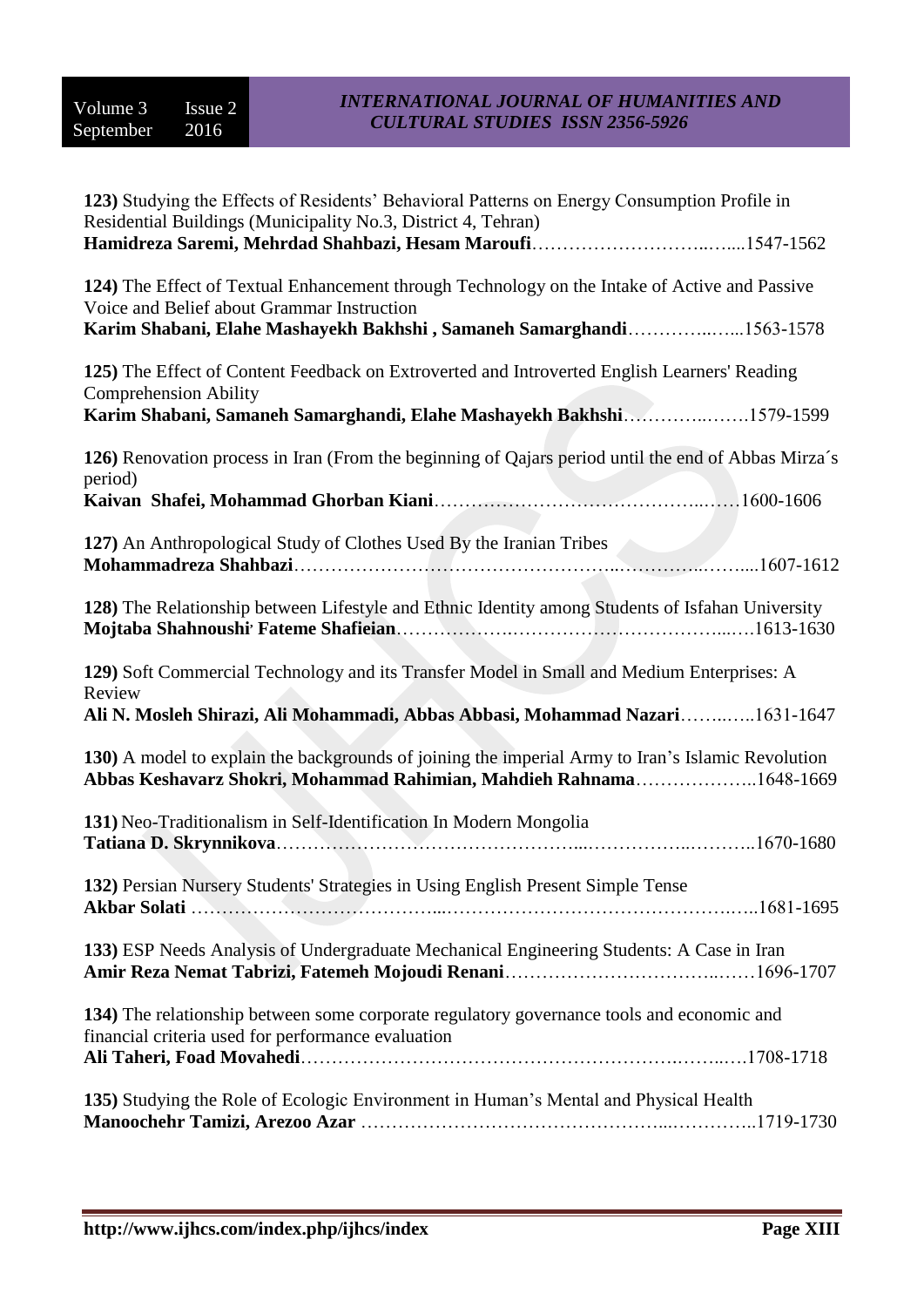| 136) Le domaine maritime tunisien et l'exploitation coloniale                                                                                                                                                                                                      |
|--------------------------------------------------------------------------------------------------------------------------------------------------------------------------------------------------------------------------------------------------------------------|
| 137) Reviewing possibility of annulment deeds during contract of liability                                                                                                                                                                                         |
| 138) A review on seventh labor portrait in three Shahnameh: Ilkhanate, Baysonqor, Tahamasbi                                                                                                                                                                        |
| 139) The Role of Strategic Information System Characteristics on Customer Service Quality (An<br>Empirical Study at Soran and Sardam Private Hospitals in Iraqi Kurdistan Region Erbil City)<br>Ahlam Ibrahim Wali, Zana Majed Sadq, Jwan Sadulah Rasheed1778-1790 |
| 140) On the Effect of Phonetic Transcription and Morphological Awareness on Performing Listening<br><b>Tasks</b>                                                                                                                                                   |
| Hooshang Yazdani, Afsaneh Afshin Mehr, Hojjat Yousefali, Javad Rezazadeh                                                                                                                                                                                           |
| 141) Social Stratification and Sense of Belongingness in Athol Fugard's The Island                                                                                                                                                                                 |